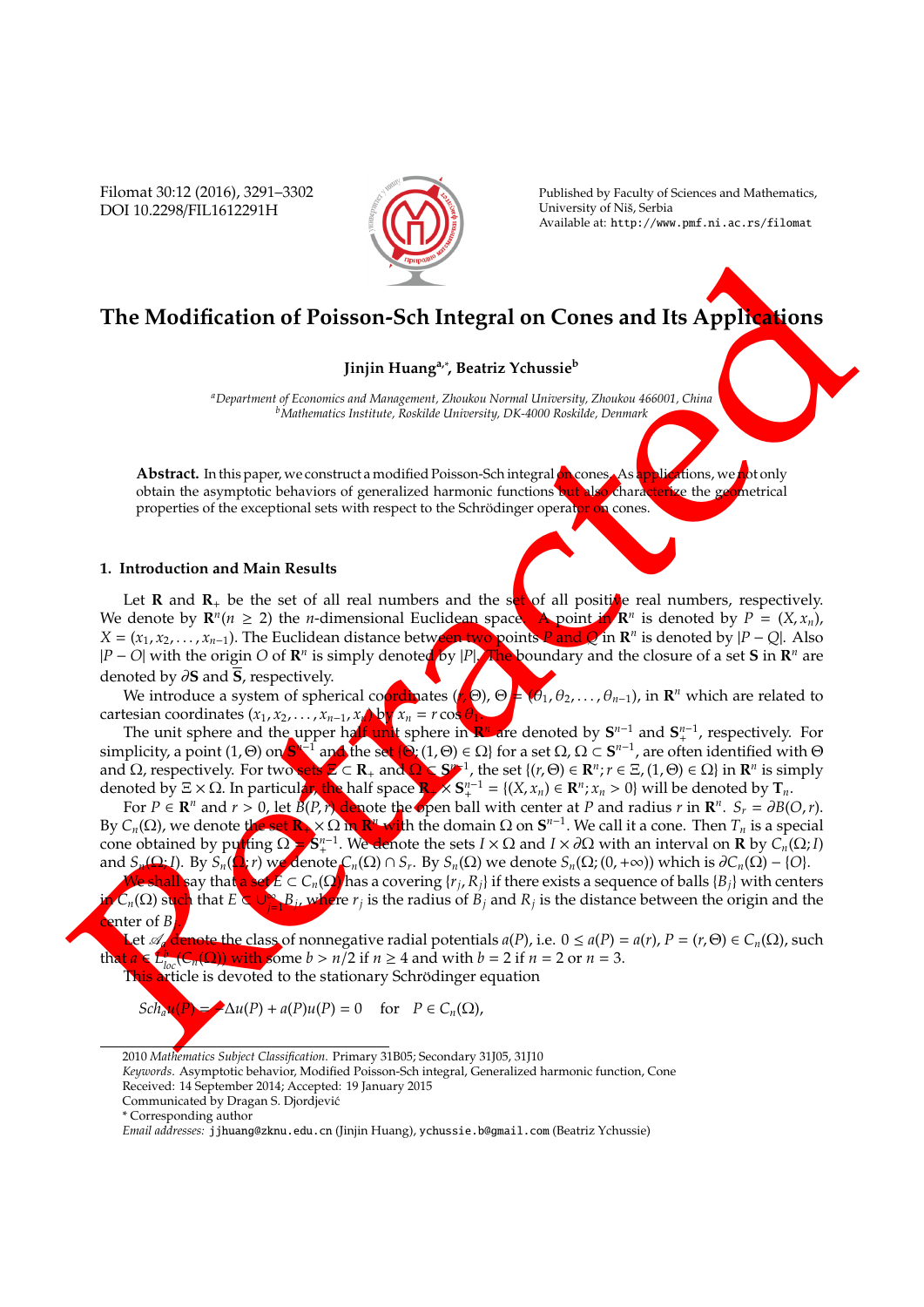where  $\Delta$  is the Laplace operator and  $a \in \mathcal{A}_a$ . These solutions are called generalized harmonic functions (associated with the operator  $Sch_a$ ). Note that they are (classical) harmonic functions in the case  $a = 0$ . Under these assumptions the operator  $Sch_a$  can be extended in the usual way from the space  $C_0^{\infty}$  $\int_0^\infty$  ( $C_n(\Omega)$ ) to an essentially self-adjoint operator on *L* 2 (*Cn*(Ω)) (see [13]). We will denote it *Sch<sup>a</sup>* as well. This last one has a Green-Sch function *G*(Ω; *a*)(*P*, *Q*). Here *G*(Ω; *a*)(*P*, *Q*) is positive on *Cn*(Ω) and its inner normal derivative  $\partial G(\Omega; a)(P, Q)/\partial n_Q \geq 0$ . We denote this derivative by  $\text{PI}(\Omega; a)(P, Q)$ , which is called the Poisson-Sch kernel with respect to *Cn*(Ω). We remark that *G*(Ω; 0)(*P*, *Q*) and PI(Ω; 0)(*P*, *Q*) are the Green function and Poisson kernel of the Laplacian in  $C_n$ (Ω) respectively.

Let ∆\* be a Laplace-Beltrami operator (spherical part of the Laplace) on Ω ⊂  $\mathbf{S}^{n-1}$  and  $\lambda_j$  ( $j = 1, 2, 3, ...$  0 <  $\lambda_1 < \lambda_2 \leq \lambda_3 \leq ...$ ) be the eigenvalues of the eigenvalue problem for  $\Delta^*$  on  $\Omega$  (see, e.g., [14, p.41])

$$
\Delta^* \varphi(\Theta) + \lambda \varphi(\Theta) = 0 \quad \text{in} \ \Omega,
$$

$$
\varphi(\Theta) = 0
$$
 on  $\partial\Omega$ .

Corresponding eigenfunctions are denoted by  $\varphi_{jv}$  (1  $\leq$  *v*  $\leq$  *v*<sub>*j*</sub>), where *v<sub>j</sub>* is the multiplicity of  $\lambda_j$ . We set  $\lambda_0 = 0$ , norm the eigenfunctions in  $L^2(\Omega)$  and  $\varphi_1 = \varphi_{11} > 0$ .

In order to ensure the existences of λ*<sup>j</sup>* (*j* = 1, 2, 3 . . .). We put a rather strong assumption on Ω: if *n* ≥ 3, then Ω is a  $C^{2,\alpha}$ -domain (0 <  $\alpha$  < 1) on  $S^{n-1}$  surrounded by a finite number of mutually disjoint closed hypersurfaces (e.g. see [4, p. 88-89] for the definition of *C*<sup>2,α</sup>-d**omain).** Then  $\phi_{jv}$  ∈  $\mathcal{C}^2(\overline{\Omega})$  (*j* = 1,2,3,...,1 ≤ *v* ≤ *v*<sub>*j*</sub>) and ∂ $\varphi_1$ /∂*n* > 0 on ∂Ω (here and below, ∂/∂*n* denotes **di**fferentiation along the interior normal).

Hence well-known estimates (see, e.g.,  $[6, p. 14]$ ) imply the following inequality:

$$
\sum_{v=1}^{v_j} \varphi_{jv}(\Theta) \frac{\partial \varphi_{jv}(\Phi)}{\partial n_{\Phi}} \le M(n) j^{2n-1},\tag{1}
$$

where the symbol *M*(*n*) denotes a constant depending only on

Let  $V_i(r)$  ( $j = 1, 2, 3, ...$ ) and  $W_i(r)$  ( $j = 1, 2, 3, ...$ ) stand, respectively, for the increasing and nonincreasing, as  $r \to +\infty$ , solutions of the equation

$$
-Q''(r) - \frac{n-1}{r}Q'(r) + \left(\frac{\lambda_1}{r} + q(r)\right)Q(r) = 0, \quad 0 < r < \infty,
$$
\n(2)

normalized under the condition  $V_i(\mathbf{1}) = W_i(\mathbf{1}) = 1$  (see [17–19]).

a Concert of the metric Gale of the Clock of the Clock of the Clock of the metric of the metric of the metric of the metric of the metric of the metric of the clock of the metric of the metric of the metric of the metric We shall also consider the class  $\mathcal{B}_a$ , consisting of the potentials  $a \in \mathcal{A}_a$  such that there exists a finite limit  $\lim_{r\to\infty} r^2 a(r) = k \in [0, ∞]$ , moreover,  $r^{-1} | r^2 a(r) - k | \in L(1, ∞)$ . If  $a \in \mathcal{B}_a$ , then the g.h.f.s are continuous (see [15]). **In the rest of paper, we assume that**  $a \in \mathcal{B}_a$  and we shall suppress this assumption for simplicity. Further, we use the standard notations  $u^* = \max(u, 0)$ ,  $u^- = -\min(u, 0)$ , [d] is the integer part of *d* and  $d = [d] + \{d\}$ , where *d* is a positive real number.

Denot

$$
t_{j,k}^2 = \frac{2 - n \pm \sqrt{(n-2)^2 + 4(k+\lambda_j)}}{2} \quad (j = 0, 1, 2, 3 \ldots).
$$

It is known (see [5]) that in the case under consideration the solutions to the equation (2) have the asymptotics

$$
V_j(r) \sim d_1 r^{i_{jk}^+}, \quad W_j(r) \sim d_2 r^{i_{jk}^-}, \quad \text{as} \quad r \to \infty,
$$
\n
$$
(3)
$$

where  $d_1$  and  $d_2$  are two positive constants.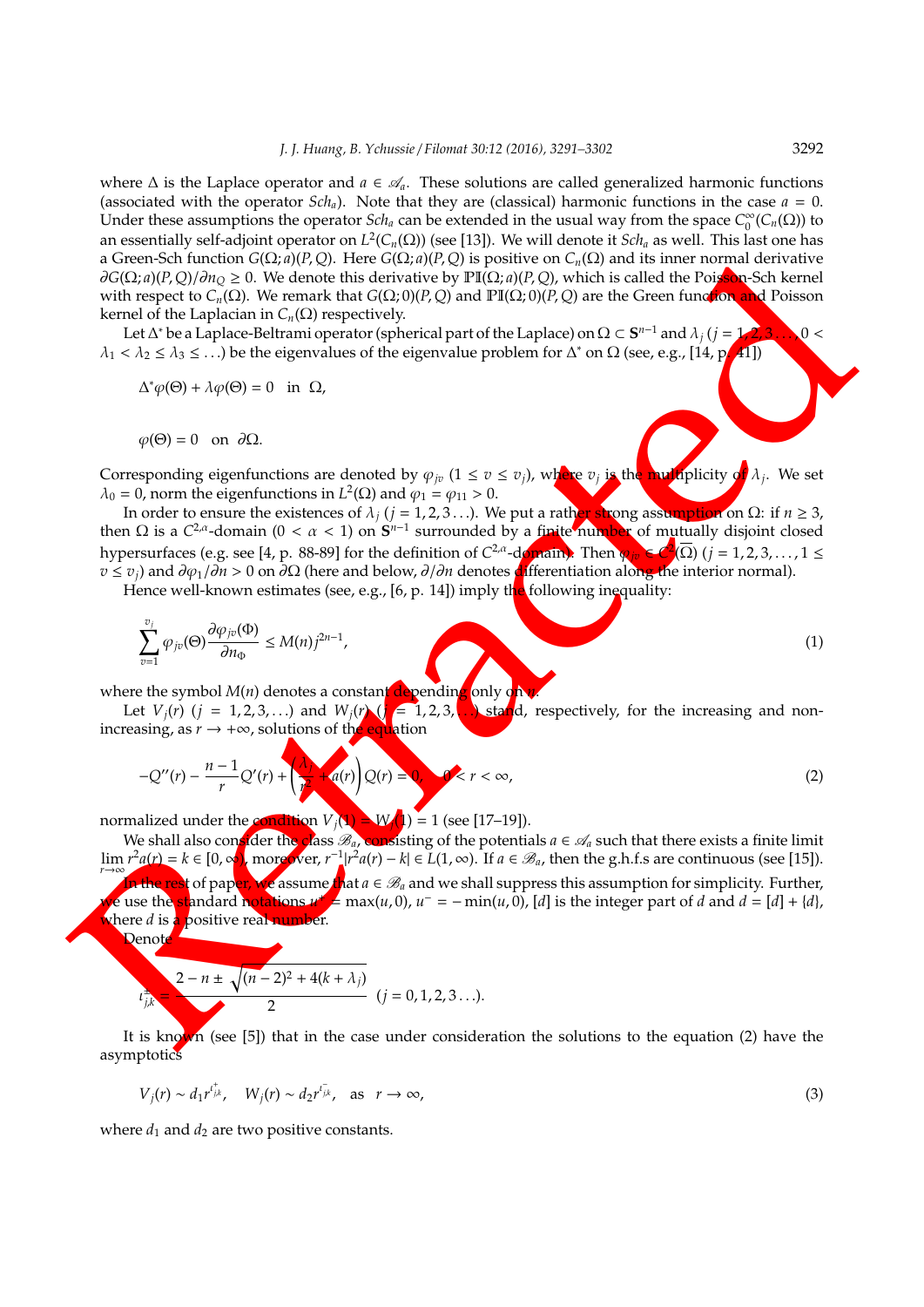If  $a \in \mathcal{A}_a$ , it is known that the following expansion for the Green function  $G(\Omega; a)(P, Q)$  (see [3, Ch. 11])

$$
G(\Omega; a)(P, Q) = \sum_{j=0}^{\infty} \frac{1}{\chi'(1)} V_j(\min(r, t)) W_j(\max(r, t)) \left( \sum_{v=1}^{v_j} \varphi_{jv}(\Theta) \varphi_{jv}(\Phi) \right), \tag{4}
$$

where  $P = (r, \Theta)$ ,  $Q = (t, \Phi)$ ,  $r \neq t$  and  $\chi'(s) = w(W_1(r), V_1(r))|_{r=s}$  is their Wronskian.

where  $P = (P, \Theta)$ ,  $Q = \begin{bmatrix} (0, 0), 0 & 0 \\ (0, 0), 0 & 0 \\ (0, 0), 0 & 0 \\ (0, 0), 0 & 0 \\ (0, 0), 0 & 0 \\ (0, 0), 0 & 0 \\ (0, 0), 0 & 0 \\ (0, 0), 0 & 0 \\ (0, 0), 0 & 0 \\ (0, 0), 0 & 0 \\ (0, 0), 0 & 0 \\ (0, 0), 0 & 0 \\ (0, 0), 0 & 0 \\ (0, 0), 0 & 0 \\ (0, 0), 0 & 0 \\ (0, 0), 0 & 0 \\ (0$ The series converges uniformly if either  $r \leq st$  or  $t \leq sr$  ( $0 < s < 1$ ). The expansion (4) can also be rewritten in terms of the Gegenbauer polynomials. In the case *a* = 0, this expansion *G*(Ω; 0)(*P*, *Q*) coincides *n*−1 with the result by Qiao-Deng (see [8, 9]). In the case  $a = 0$  and  $\Omega = S^{n-1}$ , this expansion  $G(S)$ ; 0)(*P*, *Q*) coincides with the result by Qiao-Deng (see [7]).

For a nonnegative integer *m* and two points  $P = (r, \Theta)$ ,  $Q = (t, \Phi) \in C_n(\Omega)$ , we put

$$
K(\Omega; a, m)(P, Q) = \begin{cases} 0 & \text{if } 0 < t < 1, \\ \widetilde{K}(\Omega; a, m)(P, Q) & \text{if } 1 \leq t < \infty, \end{cases}
$$

where

$$
\widetilde{K}(\Omega; a, m)(P, Q) = \sum_{j=0}^m \frac{1}{\chi'(1)} V_j(r) W_j(t) \left( \sum_{v=1}^{v_j} \varphi_{jv}(\Theta) \varphi_{jv}(\Phi) \right).
$$

If we modify the Green-Sch function on cones as follows

$$
G(\Omega; a, m)(P, Q) = G(\Omega; a)(P, Q) - K(\Omega; a, m)(P, Q)
$$

for two points  $P = (r, \Theta)$ ,  $Q = (t, \Phi) \in C_n(\Omega)$ , then the modified Poisson-Sch on cones can be defined by

$$
\mathbb{PI}(\Omega; a, m)(P, Q) = \frac{\partial G(\Omega; a, m)(P, Q)}{\partial n_Q}
$$

We remark that

+

 $PI(Q; a, 0)(P, Q) = PI(Q)$ 

In this paper, we shall use the following modified Poisson-Sch integrals defined by

.

$$
\mathbb{PI}^a_{\Omega}(m, u)(P) = \int_{S_n(\Omega)} \mathbb{PI}(\Omega; a, m)(P, Q) u(Q) d\sigma_Q,
$$

where *u*(*Q*) is a continuous function on ∂*Cn*(Ω) and *d*σ*<sup>Q</sup>* is the surface area element on *Sn*(Ω). If  $\gamma$  is a real number and  $\gamma \geq 0$  *(resp.*  $\gamma < 0$ ), we assume in addition that

$$
t_{[\gamma]\downarrow k}^+ \xrightarrow{4\gamma} - t_{1,k}^+ + 1,
$$
\n
$$
(resp. \t t_{[-\gamma]\downarrow k}^+ - \{-\gamma\} > -t_{1,k}^+ + 1, )
$$

$$
\iota_{[\gamma],k}^+ \star \{\gamma\} - n + 1 \leq \iota_{m+1,k}^+ < \iota_{[\gamma],k}^+ + \{\gamma\} - n + 2.
$$

$$
\left(\begin{array}{cc} resp. & -\iota^+_{[-\gamma],k} -\{-\gamma\} - n + 1 \leq \iota^+_{m+1,k} < -\iota^+_{[-\gamma],k} -\{-\gamma\} - n + 2. \end{array}\right)
$$

If these conditions all hold, we write  $\gamma \in \mathcal{C}(k, m, n)$  (*resp.*  $\gamma \in \mathcal{D}(k, m, n)$ ).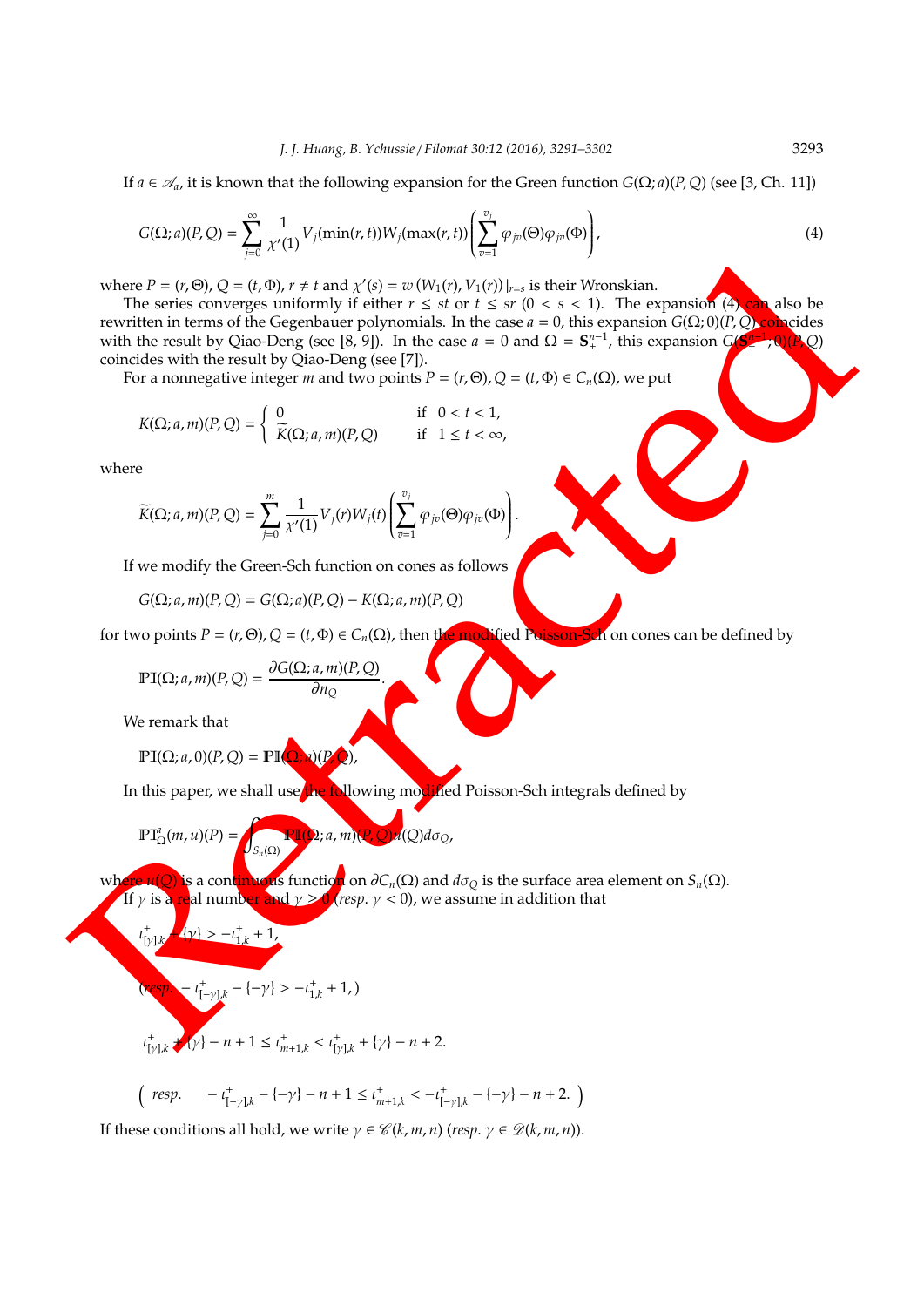Let  $\gamma \in \mathcal{C}(k, m, n)$  (*resp.*  $\gamma \in \mathcal{D}(k, m, n)$ ) and *u* be functions on  $\partial C_n(\Omega)$  satisfying

$$
\int_{S_n(\Omega)}\frac{|u(t,\Phi)|}{1+t^{i_{\Gamma/k}^++[\gamma]}}d\sigma_Q<\infty.\quad \left(\text{resp.}\ \int_{S_n(\Omega)}|u(t,\Phi)|(1+t^{i_{\Gamma+\gamma/k}^++[-\gamma]})d\sigma_Q<\infty.\right)
$$

For  $\gamma$  and  $u$ , we define the positive measure  $\mu$  (resp.  $v$ ) on  $\mathbb{R}^n$  by

$$
d\mu(Q) = \begin{cases} |u(t, \Phi)|t^{-t_{\nu/k}^+ - \{\gamma\}} d\sigma_Q & Q = (t, \Phi) \in S_n(\Omega; (1, +\infty)), \\ 0 & Q \in \mathbf{R}^n - S_n(\Omega; (1, +\infty)). \end{cases}
$$

$$
\begin{pmatrix} resp. \ d\nu(Q) = \begin{cases} |u(t, \Phi)|t^{i_{[-\gamma]k}^+ + (-\gamma)} d\sigma_Q & Q = (t, \Phi) \in S_n(\Omega; (1, +\infty)), \\ 0 & Q \in \mathbf{R}^n - S_n(\Omega; (1, +\infty)). \end{cases} \end{pmatrix}
$$

We remark that the total mass of  $\mu$  and  $\nu$  are finite.

Let  $\epsilon > 0$ ,  $0 \le \zeta \le n$  and  $\mu$  be any positive measure on  $\mathbf{R}^n$  having finite mass. F<mark>or</mark> each  $P = (r, \Theta) \in \mathbf{R}$ *n*<sup>*n*</sup> = (*r*,  $\Theta$ ) ∈ **R**<sup>*n*</sup> -{*O*}, the maximal function is defined by

$$
M(P; \mu, \zeta) = \sup_{0 < \rho < \frac{r}{2}} \mu(B(P, \rho)) V_1(\rho) W_1(\rho) \rho^{\zeta - 2}.
$$

The set

$$
\{P=(r,\Theta)\in\mathbf{R}^n-\{O\};M(P;\mu,\zeta)[V_1(\rho)W_1(\rho)]^{-1}\rho^{2-\zeta}>\epsilon\}
$$

is denoted by  $E(\epsilon; \mu, \zeta)$ .

Recently, Qiao-Deng (cf. [9, Corollary 2.1]) gave the asymptotic behavior of  $\mathbb{PI}^0_\Omega(m,u)(P)$  at infinity on cones.

**Theorem A.** If *u* is a continuous function on  $\partial C_n(\Omega)$  satisti

$$
\int_{\partial C_n(\Omega)}\frac{|u(t,\Phi)|}{1+t^{t_{n,0}^+ +m}}dQ<\infty,
$$

then

lim *r*→∞,*P*=(*r*,Θ)∈*T<sup>n</sup>*  $\mathbb{P}\mathbb{I}^0_\Omega$  $u(P) = o($ + *<sup>m</sup>*+1,0ϕ 1−*n* 1  $(\Theta)).$ 

Now we have

For y and v, we define the positive measure  $\mu$  (rs.p. s) on  $R^2$  by<br>  $dy(2) = \begin{cases} b(2,0)R^{2} + e^{-1/2}dx_2 & Q = (R-5)(62(1,1+\infty)) \\ 0 & (16) \leq R \leq 5, (21)(1,1+\infty) \end{cases}$ <br>  $\begin{cases} \text{Im}y, \ \ \frac{dx}{dx} = \frac{1}{2} \left( \frac{dx}{dx} + \frac{dx}{dx} \right) \left( \frac{dx}{dx} + \$ **Theorem** 1. If  $\gamma \in \mathscr{C}(k, m, n)$  (*resp.*  $\gamma \in \mathscr{D}(k, m, n)$ ) and *u* is a measurable function on  $\partial C_n(\Omega)$  satisfying (5), then th<mark>ere</mark> exists a covering  $\{r_j, R_j\}$  ( $j = 0, 1, 2, ...$ ) of  $E(\epsilon; \mu, \zeta)$  (*resp.*  $E(\epsilon; \nu, \zeta)$ ) ( $\subset C_n(\Omega)$ ) satisfying

$$
\frac{\partial^2 \zeta}{V_j(r_j)} \frac{V_j(R_j)}{W_j(r_j)} < \infty \tag{6}
$$

such that

 $\sum_{i=1}^{\infty}$ 

1 *rj Rj*

*j*=0

$$
\lim_{r \to \infty, P \equiv (r,\Theta) \in C_n(\Omega) - E(\epsilon;\mu,\zeta)} r^{-\iota_{[\gamma]\cdot k}^{\mathfrak{r}} - \{\gamma\} + n - 1} \varphi_1^{\zeta - 1}(\Theta) \mathbb{P} \mathbb{I}_{\Omega}^a(m,u)(P) = 0.
$$
\n
$$
(7)
$$

$$
\left(\text{resp. } \lim_{r \to \infty, P = (r,\Theta) \in C_n(\Omega) - E(\epsilon; \nu, \zeta)} r^{t_{[-\gamma]k}^+ + (-\gamma) + n - 1} \varphi_1^{\zeta - 1}(\Theta) \mathbb{P} \mathbb{I}_{\Omega}^a(m, u)(P) = 0. \right) \tag{8}
$$

(5)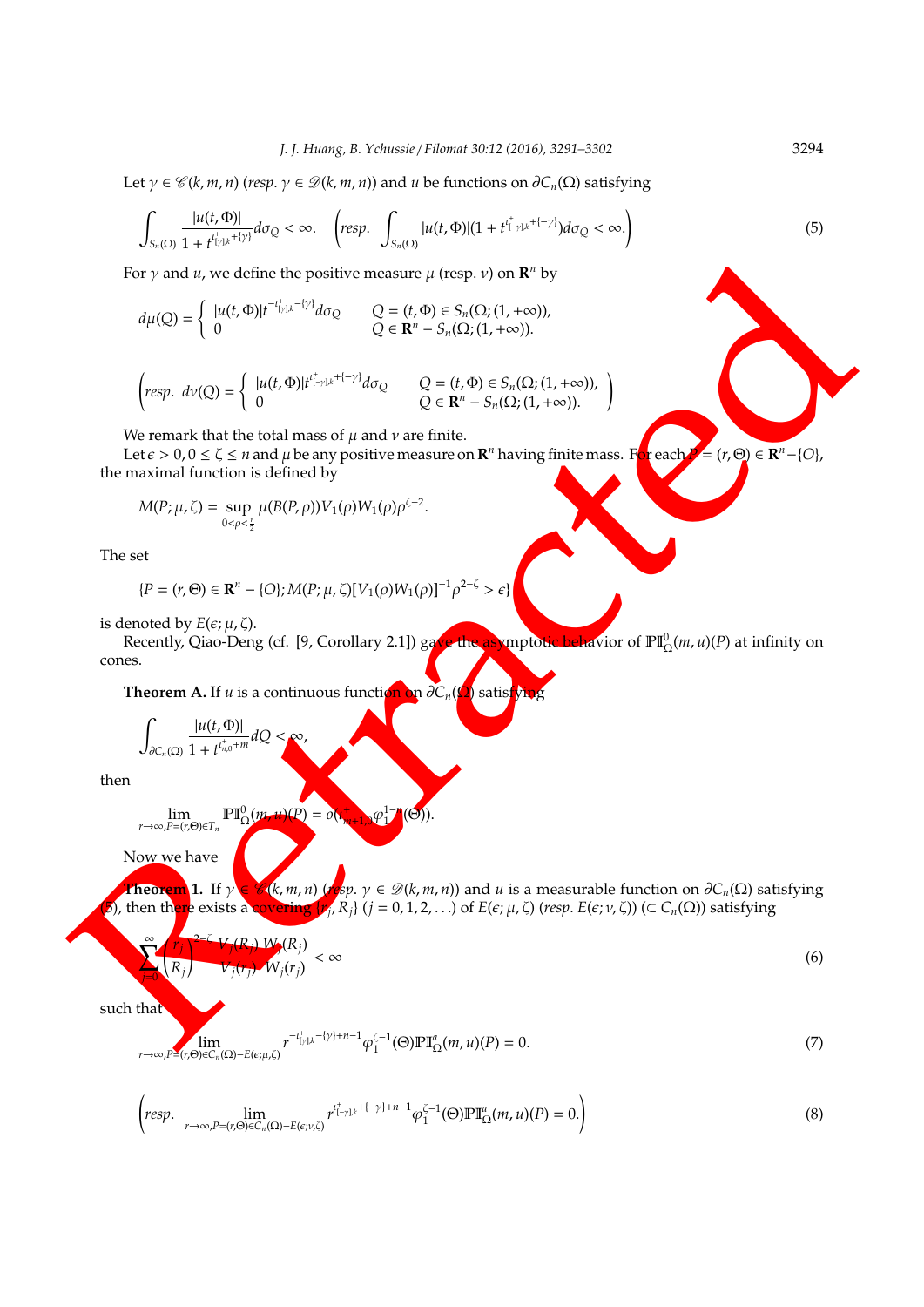**Remark.** In the case that  $a = 0$ ,  $\gamma = n + m$  and  $\zeta = n$ , then (6) is a finite sum, the set  $E(\epsilon; \mu, n)$  is a bounded set and (7)-(8) hold in  $C_n(\Omega)$ . This is just the result of Theorem A.

As an application of modified Green-Sch kernel function and Theorem 1, we give the solutions of the Dirichlet problem for the Schrödinger operator on  $C_n(\Omega)$ .

**Theorem 2.** If *u* is a continuous function on  $\partial C_n(\Omega)$  satisfying

$$
\int_{S_n(\Omega)} \frac{|u(t, \Phi)|}{1 + V_{m+1}(t)t^{n-1}} d\sigma_{\mathcal{Q}} < \infty,\tag{9}
$$

then the function  $\mathbb{PI}^a_\Omega(m, u)(P)$  satisfies

 $\mathbb{P}\mathbb{I}_{\Omega}^a(m, u) \in C^2(C_n(\Omega)) \cap C^0(\overline{C_n(\Omega)}),$ 

 $Sch_a \mathbb{P} \mathbb{I}_{\Omega}^a(m, u) = 0$  in  $C_n(\Omega)$ ,

 $\mathbb{P}\mathbb{I}_{\Omega}^{\alpha}(m, u) = u$  on  $\partial C_n(\Omega)$ 

$$
\lim_{r\rightarrow\infty,P=(r,\Theta)\in C_n(\Omega)}r^{-\iota_{m+1,k}^+}\varphi_1^{n-1}(\Theta)\mathbb{P}\mathbb{I}_{\Omega}^a(m,u)(P)=0.
$$

### **2. Lemmas**

Throughout this paper, Let *M* denote various **constants independent** of the variables in questions, which may be different from line to line.

#### **Lemma 1.**

$$
(i) \mathbb{PI}(\Omega; a)(P, Q) \le Mr^{\frac{1}{1}k} \mathbb{N}^{+}_{k}^{-1} \mathbb{P}(\Theta)
$$

 $(ii)(resp.  $\mathbb{P}\mathbb{I}(\Omega; a)(P, Q) \leq Mr$$ + <sup>1</sup>,*<sup>k</sup> t* ι − 1,*k*  $^{-1}\varphi_1(\Theta)$ 

for any 
$$
P = (r, \Theta) \in C_n(\Omega)
$$
 and any  $Q = (r, \Phi) \in S_n(\Omega)$  satisfying  $0 < \frac{t}{r} \leq \frac{4}{5}$  (resp.  $0 < \frac{r}{t} \leq \frac{4}{5}$ );

(iii) 
$$
\mathbb{R} \mathbb{I}(\Omega; 0)(P, Q) \leq M \frac{\varphi_1(\Theta)}{t^{n-1}} + M \frac{r\varphi_1(\Theta)}{|P - Q|^n}
$$

for any  $P = (r, \Theta) \in C_n(\Omega)$  and any  $Q = (t, \Phi) \in S_n(\Omega; (\frac{4}{5}r, \frac{5}{4}r)).$ 

Theorem 2. If  $u$  is a continuous function on  $\partial C_n(\Omega)$  subsfying<br>  $\int_{v_0(\Omega)} \frac{\ln(t, \Omega)}{1 + V_{\{n\leq n\}\{n\}}}\,dv_0 < \infty,$ <br>
then the function  $\mathbb{P}^n_{\Omega_0}(m, u) \in C^2(C_n(\Omega))$ .  $\cap C^2(C_n(\Omega)),$ <br>  $\mathbb{P}^n_{\{n\}}(m, u) \in C^2(C_n(\Omega)) \cap C^2(C_n(\Omega)),$ **Proof.** (i) and (ii) are obtained by B. Levin (see [3, Ch. 11]). (iii) follows from V. S. Azarin (see [2, Lemma 4 and Remark]).

**Lemma 2** (see [3, p. 356] ). For a non-negative integer *m*, we have

$$
|\mathbb{PI}(\Omega; a, m)(P, Q)| \le M(n, m, s)V_{m+1}(r)\frac{W_{m+1}(t)}{t}\varphi_1(\Theta)\frac{\partial \varphi_1(\Phi)}{\partial n_{\Phi}}
$$
(10)

for any  $P = (r, \Theta) \in C_n(\Omega)$  and  $Q = (t, \Phi) \in S_n(\Omega)$  satisfying  $r \le st$  ( $0 < s < 1$ ), where  $M(n, m, s)$  is a constant dependent of *n*, *m* and *s*.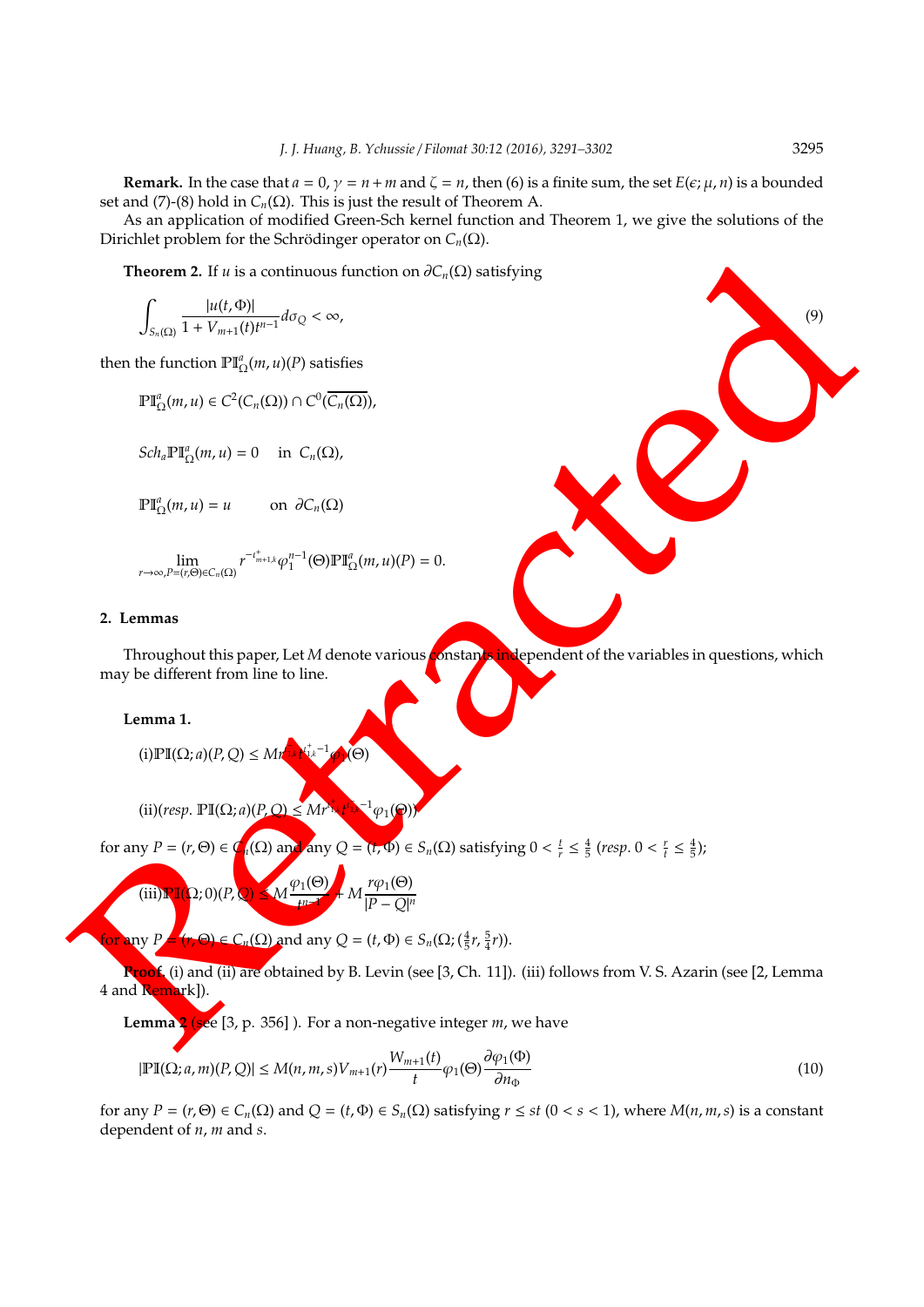**Lemma 3.** Let  $\mu$  be any positive measure on  $\mathbb{R}^n$  having finite total mass. Then  $E(\epsilon; \mu, \zeta)$  has a covering  $\{r_j, R_j\}$  ( $j = 1, 2, \ldots$ ) satisfying

$$
\sum_{j=1}^{\infty} \left(\frac{r_j}{R_j}\right)^{2-\zeta} \frac{V_j(R_j)}{V_j(r_j)} \frac{W_j(R_j)}{W_j(r_j)} < \infty.
$$

**Proof.** Set

$$
E_j(\epsilon;\mu,\zeta)=E(\epsilon;\mu,\zeta)\cap C_n(\Omega;[2^j,2^{j+1}))\qquad (j=2,3,4,\ldots).
$$

If  $P = (r, \Theta) \in E_i(\epsilon; \mu, \zeta)$ , then there exists a positive number  $\rho(P)$  such that

$$
\left(\frac{\rho(P)}{r}\right)^{2-\zeta}\frac{V_j(r)}{V_j(\rho(P))}\frac{W_j(r)}{W_j(\rho(P))}\sim \left(\frac{\rho(P)}{r}\right)^{n-\zeta}\leq \frac{\mu(B(P,\rho(P)))}{\epsilon}.
$$

Here  $E_j(\epsilon; \mu, \zeta)$  can be covered by the union of a family of balls  $(B(\mathbf{P}_{j,i}, \rho_{j,i}) \leq P_{j,i} \in \mathbf{F}_{j}(\epsilon; \mu, n - \zeta))$  $(\rho_{j,i} = \rho(P_{j,i})$ ). By the Vitali Lemma (see [16]), there exists  $\Lambda_j \subset E_j(\epsilon; \mu, n - \zeta)$ , which is at most countable, such that  $(B(P_{j,i}, \rho_{j,i}) : P_{j,i} \in \Lambda_j)$  are disjoint and  $E_j(\epsilon; \mu, \zeta) \subset \cup_{P_{j,i} \in \Lambda_j} B(P_{j,i}, \delta_{\Omega_{j,i}})$ . So

$$
\cup_{j=2}^{\infty} E_j(\epsilon;\mu,\zeta) \subset \cup_{j=2}^{\infty} \cup_{P_{j,i} \in \Lambda_j} B(P_{j,i}, 5\rho_{j,i}).
$$

On the other hand, note that  $\cup_{P_{j,i}\in \Lambda_j}B(P_{j,i},\rho_{j,i})\subset C_n(\Omega_i[2^{j-1}])$  $\boldsymbol{\lambda}$ *j*+2 , so th

Proof. Set  
\n
$$
E_j(c; \mu, \zeta) = E(c; \mu, \zeta) \cap C_n(\Omega; [2^j, 2^{j+1}]))
$$
\n(j = 2, 3, 4, ...).  
\nIf *P* = (r, Θ) ∈ E\_j(c; \mu, \zeta), then there exists a positive number *ρ*(*P*) such that  
\n
$$
\left(\frac{\rho(P)}{r}\right)^{2-\zeta} \frac{V_j(r)}{V_j(\rho(P))} \frac{W_j(r)}{W_j(\rho(P))} \sim \left(\frac{\rho(P)}{r}\right)^{n-\zeta} \leq \frac{\mu(B(P, \rho(P)))}{\epsilon}.
$$
\nHere *E<sub>j</sub>*(*ε*; \mu, Ω) can be covered by the union of a family of  $\zeta$ .  
\n(θ)<sub>μ</sub> = *P*(*P*<sub>μ</sub>)). By the Vital Lemma (see [16]), there exists  $\lambda_j \subset E_j(c; \mu, \zeta)$  with a solution of a family of  $\zeta$ .  
\nSo  
\n
$$
C_{\mu_{\alpha}z}^{0,\zeta}E_j(c; \mu, \zeta) \subset C_{\mu_{\alpha}z}^{0,\zeta}U_{\mu_{\beta}z}(\zeta, B(P_{j\mu}, \zeta, \zeta))
$$
\nOn the other hand, note that  $U_{P_{\mu}\omega,\lambda_j}B(P_{\mu,\mu}\rho_{\mu}) \subset C_r(\Omega; [2^{j-1}, 2^{j+2}]))$ , so the  
\n
$$
\sum_{P_{\mu}\omega,\lambda_j} \frac{\left(5\rho_{\mu}\right)^{2-\zeta}V_j(\zeta, B(\mu_{\mu})\right)W_j(\zeta, \mu)}{V_j(5\rho_{\mu})} \sim \sum_{\substack{\sigma \in \zeta \\ \sigma \in \zeta}} \sum_{P_{\mu}\omega,\lambda_j} \frac{\left(6\rho_{\mu}\right)^{2-\zeta}V_{\mu,\zeta}(\zeta, B(P_{\mu,\mu})\right)W_{\mu}(\zeta, \mu)}{\zeta} \approx \sum_{\substack{\sigma \in \zeta \\ \tau_1 \to \tau_2}} \sum_{\mu \in \zeta} \left(\frac{\rho_{\mu}}{\mu}\right)^{n-\zeta}V_{\mu}(\zeta, \zeta) \frac{W_j(\zeta, \mu)}{W_j(\
$$

 $Since E(\epsilon; \mu, Q) \cap \{P = (r, \Theta) \in \mathbb{R}^n; r \geq 4\} = \cup_{i=1}^{\infty}$  $\sum\limits_{j=2}^{\infty} E_j(\epsilon;\mu,\zeta) .$  Then  $E(\epsilon;\mu,\zeta)$  is finally covered by a sequence of balls (*B*(*Pj*,*<sup>i</sup>* , ρ*j*,*i*), *B*(*P*1, 6)) (*j* = 2, 3, . . . ; *i* = 1, 2, . . .) satisfying

$$
\sum_{j,i}\left(\frac{\rho_{j,i}}{|P_{j,i}|}\right)^{2-\zeta}\frac{V_j(|P_{j,i}|)}{V_j(\rho_{j,i})}\frac{W_j(|P_{j,i}|)}{W_j(\rho_{j,i})}\sim \sum_{j,i}\left(\frac{\rho_{j,i}}{|P_{j,i}|}\right)^{n-\zeta}\leq \frac{3\mu(\mathbf{R}^n)}{\epsilon}+6^{n-\zeta}<+\infty,
$$

where  $B(P_1, 6)$   $(P_1 = (1, 0, \ldots, 0) \in \mathbb{R}^n$  is the ball which covers  $\{P = (r, \Theta) \in \mathbb{R}^n; r < 4\}$ .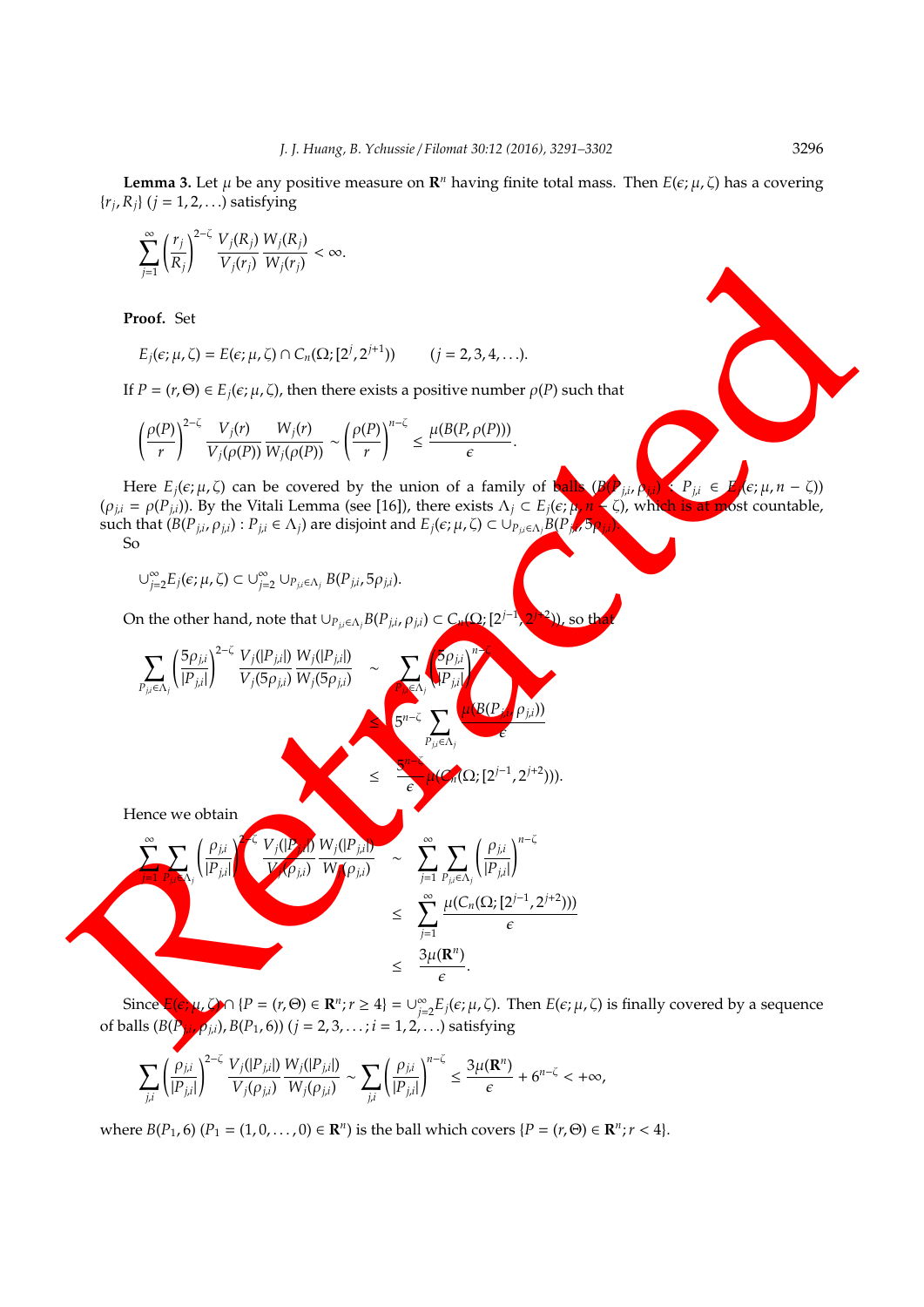## **3. Proof of Theorem 1**

We only prove the case  $p > 1$  and  $\gamma \ge 0$ , the remaining cases can be proved similarly. For any  $\epsilon > 0$ , there exists  $R_{\epsilon} > 1$  such that

$$
\int_{S_n(\Omega;\langle R_\varepsilon,\infty\rangle)}\frac{|u(Q)|}{1+t^{t_{\{y\},k}^++\{y\}}}\,d\sigma_Q<\varepsilon.\tag{11}
$$

The relation  $G(\Omega; a)(P, Q) \leq G(\Omega; 0)(P, Q)$  implies this inequality (see [1])

$$
\mathbb{PI}(\Omega; a)(P, Q) \le \mathbb{PI}(\Omega; 0)(P, Q). \tag{12}
$$

For  $0 < s < \frac{4}{5}$  and any fixed point  $P = (r, \Theta) \in C_n(\Omega) - E(\epsilon; \mu, \zeta)$  satisfying  $r > \frac{5}{4}R_{\epsilon}$ , let  $I_1 = S_n(\Omega; (0, 1))$ ,  $I_2 = S_n(\Omega; [1, R_{\epsilon}]), I_3 = S_n(\Omega; (R_{\epsilon}, \frac{4}{5}r]), I_4 = S_n(\Omega; (\frac{4}{5}r, \frac{5}{4}r)), I_5 = S_n(\Omega; [\frac{5}{4}r, \frac{r}{s}]), I_6 = S_n(\Omega; [\frac{5}{4}r, \frac{r}{s}]),$  $\{Q_i\}_{s}^{\Lambda}$ **∞**)) and *I*  $S_n(\Omega; [1, \frac{r}{s})),$  we write

$$
\int_{S_{\delta}(\Omega; (R_{\epsilon}, \omega))} \frac{|u(Q)|}{1 + t^{\int_{\delta}^{+} (x + t)^{2}} d\sigma_{Q} < \epsilon. \tag{11}
$$
\nThe relation  $G(\Omega; a)(P,Q) \le G(\Omega; 0)(P,Q)$  implies this inequality (see [1])\n
$$
\text{PI}(\Omega; a)(P,Q) \le \text{PI}(\Omega; 0)(P,Q).
$$
\nFor  $0 < s < \frac{4}{5}$  and any fixed point  $P = (r, \Theta) \in C_{n}(\Omega) - E(\epsilon; \mu, \zeta)$  satisfying  $r > \frac{5}{4}R_{\epsilon}$ , let  $I$ \n
$$
I_{2} = S_{n}(\Omega; [1, R_{\epsilon}]), I_{3} = S_{n}(\Omega; (R_{\epsilon}, \frac{1}{2}r]), I_{4} = S_{n}(\Omega; (\frac{5}{5}r, \frac{5}{4}r)), I_{5} = S_{n}(\Omega; [\frac{5}{4}r, \frac{5}{4}r]), I_{6} = S_{n}(\Omega; [\frac{5}{4}r, \frac{5}{4}r]), I_{7} = S_{n}(\Omega; [\frac{5}{4}r, \frac{5}{4}r]), I_{8} = S_{n}(\Omega; [\frac{5}{4}r, \frac{5}{4}r]), I_{9} = S_{n}(\Omega; [\frac{5}{4}r, \frac{5}{4}r]), I_{10} = S_{n}(\Omega; [\frac{5}{4}r, \frac{5}{4}r]), I_{11} = S_{n}(\Omega; [\frac{5}{4}r, \frac{5}{4}r]), I_{12} = S_{n}(\Omega; [\frac{5}{4}r, \frac{5}{4}r]), I_{13} = S_{n}(\Omega; [\frac{5}{4}r, \frac{5}{4}r]), I_{14} = S_{n}(\Omega; [\frac{5}{4}r, \frac{5}{4}r]), I_{15} = S_{n}(\Omega; [\frac{5}{4}r, \frac{5}{4}r]), I_{16} = S_{n}(\Omega; [\frac{5}{4}r, \frac{5}{4}r]), I_{17} = S_{n}(\Omega; [\frac{5}{4}r, \frac{5}{4}r]), I_{18} = S_{n}(\Omega; [\frac{5}{4}r, \frac{5}{4}r]), I_{19} = S_{n}(\Omega; [\frac{5
$$

which yields that

$$
\mathbb{P}\mathbb{I}_{\Omega}^a(m,u)(P) \leq \sum_{i=1}^7 U_i(P),
$$

where

$$
U_i(P) = \int_{I_i} |\mathbb{PI}(\Omega; a)(P, Q)||u(Q)| d\sigma_Q \quad (i = 1, 2, 3, 4, 5),
$$

$$
U_6(P) = \int_{I_6} |\mathbb{PI}(\Omega,a,m)(P,Q)||u(Q)|d\sigma_Q,
$$

$$
U_7(P)=\int_{I_7}|\frac{\partial \overline{K}(\Omega,a,m)(P,Q)}{\partial n_Q}|u(Q)|d\sigma_Q.
$$

 $B(y(5))$  (11), Lemma 1 (i) and Hölder's inequality, we have the following growth estimates

$$
U_2(P) \leq Mr^{i_{1,k}^{-}}\varphi_1(\Theta) \int_{I_2} t^{i_{1,k}^{+}-1} |u(Q)| d\sigma_Q
$$
  
\n
$$
\leq Mr^{i_{1,k}^{-}} R_e^{i_{1,k}^{+}+i_{y/k}^{+}+|y|-1} \varphi_1(\Theta).
$$
\n(13)

$$
U_1(P) \leq M r^{l_{1,k}} \varphi_1(\Theta). \tag{14}
$$

$$
U_3(P) \leq Mer^{t_{\lfloor y \rfloor k}^+ + \lfloor y \rfloor - n + 1} \varphi_1(\Theta). \tag{15}
$$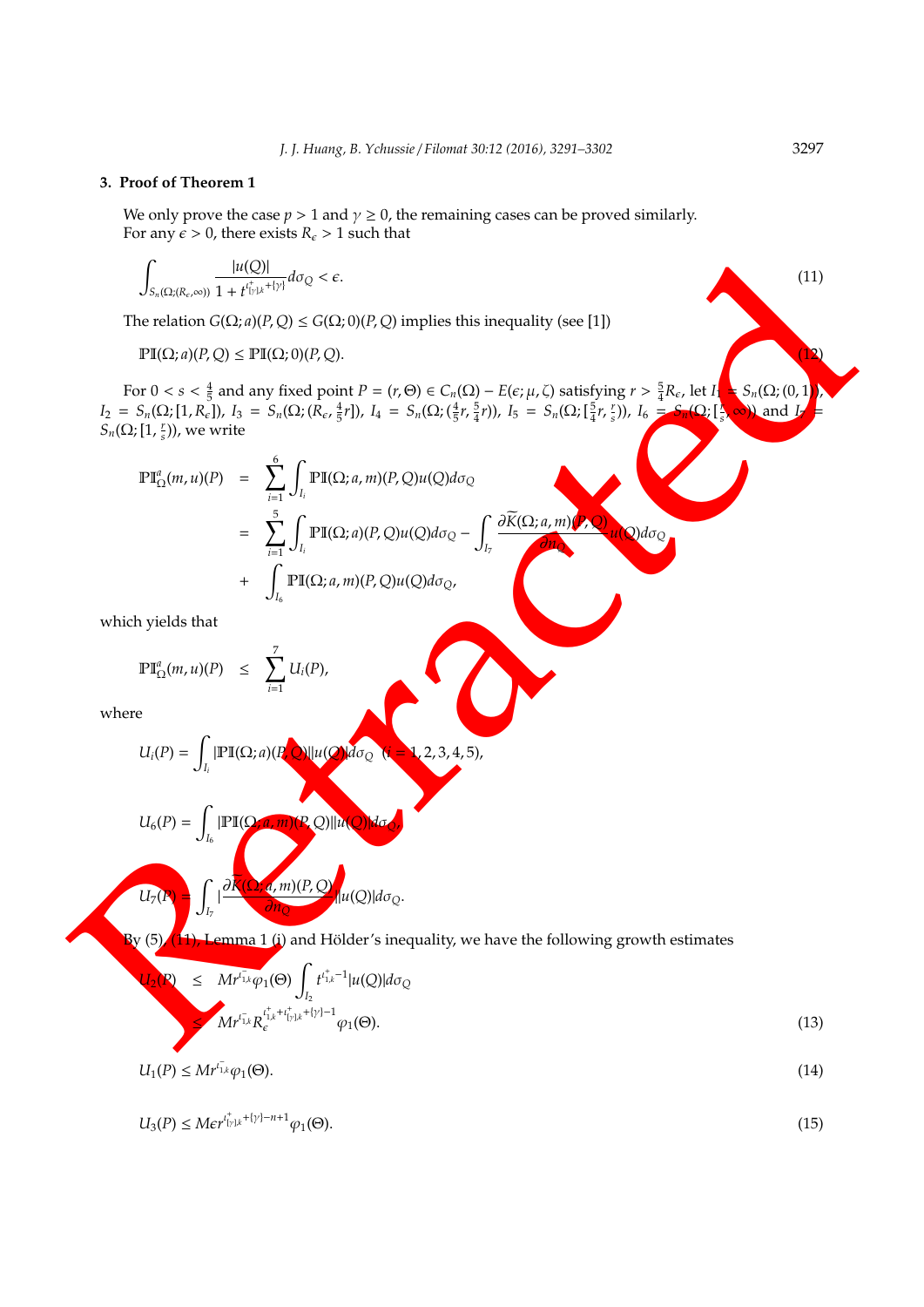We obtain by (11), Lemma 1 (ii) and Hölder's inequality

$$
U_5(P) \leq Mr^{i^+_{1,k}}\varphi_1(\Theta) \int_{S_n(\Omega;[\frac{5}{4}r,\infty))} t^{i^-_{1,k}-1} |u(Q)| d\sigma_Q
$$
  
\n
$$
\leq M \epsilon r^{i^+_{1/k} + \{\gamma\} - n + 1} \varphi_1(\Theta).
$$
\n(16)

By (12) and Lemma 1 (iii), we consider the inequality

$$
U_4(P) \le U'_4(P) + U''_4(P),
$$

where

$$
U_4'(P)=M\varphi_1(\Theta)\int_{I_4}t^{1-n}|u(Q)|d\sigma_Q,\quad U_4''(P)=Mr\varphi_1(\Theta)\int_{I_4}\frac{|u(Q)|}{|P-Q|^n}d\sigma_Q.
$$

We first have

$$
\leq Mc\gamma^{i_{1}i_{2}+i_{3}+1}_{2}i_{3}+...+ic\rho_{1}(0).
$$
\nBy (12) and Lemma 1 (iii), we consider the inequality

\n
$$
U_{4}(P) \leq U_{4}'(P) + U_{4}''(P),
$$
\nwhere

\n
$$
U_{4}'(P) = M\varphi_{1}(O) \int_{I_{1}} t^{1-s} |u(Q)| d\sigma_{Q}, U_{4}'(P) = Mr\varphi_{1}(O) \int_{I_{2}} \frac{|u(Q)|}{|P-Q|^{n}} d\sigma_{Q}.
$$
\nWe first have

\n
$$
U_{4}'(P) = M\varphi_{1}(O) \int_{I_{1}} t^{i_{3}+i_{3}-1} |u(Q)| d\sigma_{Q}
$$
\n
$$
\leq Mc\gamma^{i_{1}i_{2}+i_{3}-1} |u(Q)| d\sigma_{Q}
$$
\n
$$
\leq Mc\gamma^{i_{1}i_{3}+i_{3}-1} |u(Q)|
$$
\nwhich is similar to the estimate of

\n
$$
U_{4}'(P).
$$
\nTake a sufficiently small positive number  $d_{3}$  (c) the two

\n
$$
U_{4}'(P).
$$
\nTake a sufficiently small positive number

\n
$$
U_{4}'(P).
$$
\nand divide C<sub>n</sub>(\Omega) into two

\n
$$
U_{4}'(P) = \int_{I_{1}'} \int_{I_{2}'} \int_{I_{3}} \int_{I_{4}} \int_{I_{5}} \int_{I_{6}} \int_{I_{7}} \int_{I_{7}} \int_{I_{8}} \int_{I_{9}} \int_{I_{9}} \int_{I_{1}} \int_{I_{1}} \int_{I_{1}} \int_{I_{1}} \int_{I_{1}} \int_{I_{1}} \int_{I_{1}} \int_{I_{1}} \int_{I_{1}} \int_{I_{1}} \int_{I_{1}} \int_{I_{1}} \int_{I_{1}} \int_{I_{1}} \int_{I_{1}} \int_{I_{1}} \int_{I_{1}} \int_{I_{1}} \int_{I_{1}} \int_{I_{1}} \int_{I_{1}} \int_{I_{1}} \int_{I_{1}} \int_{I_{1}} \int_{I_{1}} \int_{I_{1}} \int_{I_{1}} \int_{I_{1}} \int_{I_{1}} \int_{I_{1
$$

which is similar to the estimate of  $U_5(P)$ .

Next, we shall estimate  $U_4''(P)$ .

Take a sufficiently small positive number  $d_3$  such that  $I_4$  $\frac{1}{2}r$ ) for any  $P = (r, \Theta) \in \Pi(d_3)$ , where

$$
\Pi(d_3)=\{P=(r,\Theta)\in C_n(\Omega); \inf_{z\in\partial\Omega}|(1,\Theta)=(1,z)|
$$

and divide  $C_n(\Omega)$  into two sets  $\Pi(d_1)$  and  $C_n(\Omega) - \Pi(d_3)$ .

If  $P = (r, \Theta) \in C_n(\Omega) - \Pi(d_3)$ , then there exists a positive  $d_3$  $J_3$  such that  $|P - Q| \ge d_3'$  $S'_3$ *r* for any  $Q \in S_n(\Omega)$ , and hence

$$
U_4''(P) \leq M \varphi \bigodot \int_{\mathbf{I}_2} f^{1-n} |u(Q)| d\sigma_Q
$$

$$
\leq M \epsilon^{\iota^+_{[\gamma]\!,k} + [\gamma^*\!-\!n+1]}\varphi_1(\Theta),
$$

*M*ich is similar to the estimate We shall consider the case  $P = (r, \Theta) \in \Pi(d_3)$ . Now put (*P*).

$$
H_i(P) = |Q \in I_4; \ 2^{i-1} \delta(P) \le |P - Q| < 2^{i} \delta(P),
$$

where δ  $\inf_{Q \in \partial C_0(\Omega)} |P - Q|.$ 

Since  $S_n(\Omega) \cap \{Q \in \mathbb{R}^n : |P - Q| < \delta(P)\} = \emptyset$ , we have

$$
U_4^{\prime\prime}(P)=M\sum_{i=1}^{i(P)}\int_{H_i(P)}r\varphi_1(\Theta)\frac{|u(Q)|}{|P-Q|^n}d\sigma_Q,
$$

where *i*(*P*) is a positive integer satisfying  $2^{i(P)-1}\delta(P) \le \frac{r}{2} < 2^{i(P)}\delta(P)$ .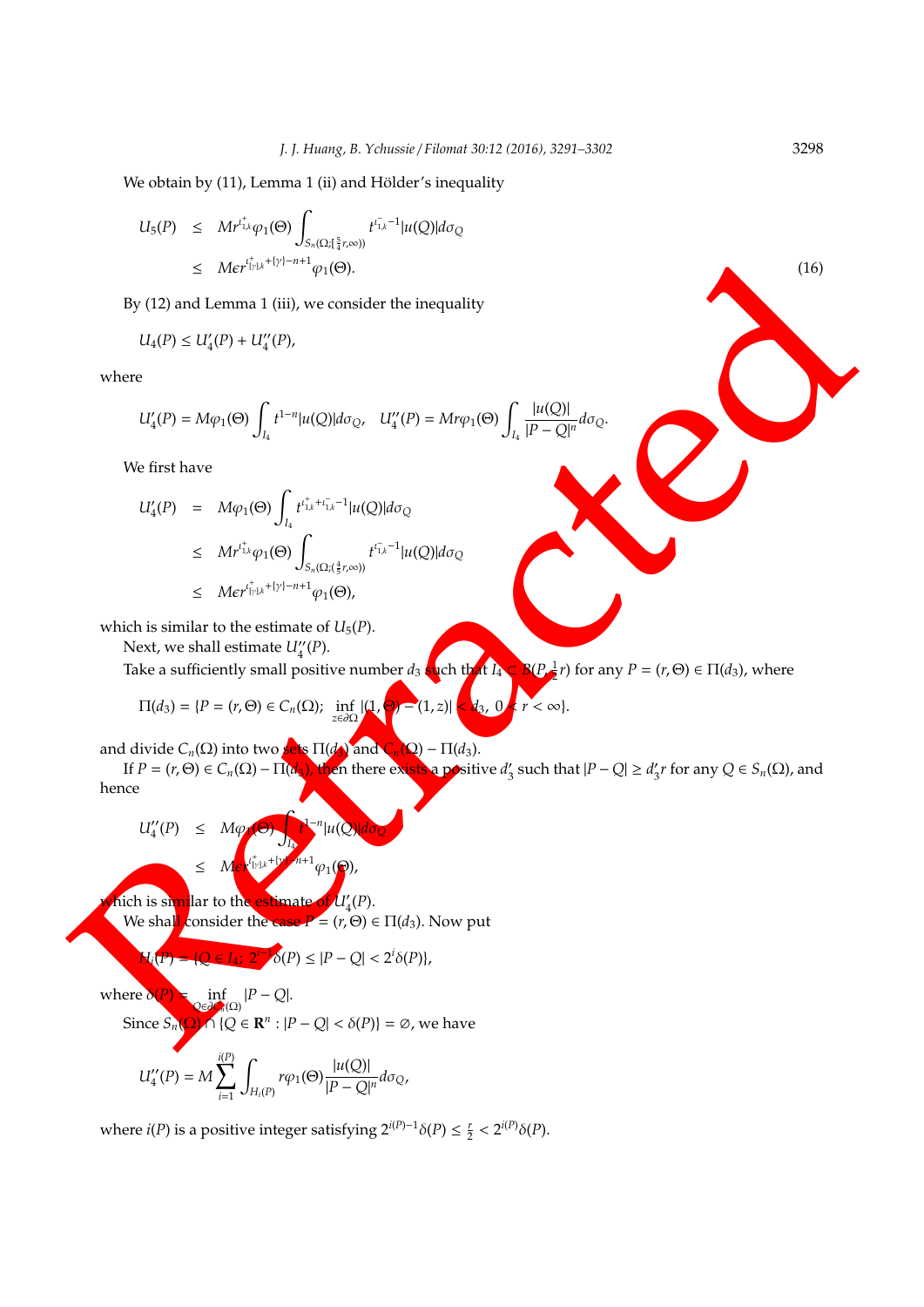Since  $r\varphi_1(\Theta) \leq M\delta(P)$  for any  $P = (r, \Theta) \in C_n(\Omega)$  (see [10, 11]), similar to the estimate of  $U'_4(P)$ , we obtain

$$
\begin{array}{lcl} & \displaystyle\int_{H_i(P)} r\varphi_1(\Theta)\frac{|u(Q)|}{|P-Q|^n}d\sigma_Q\\ \leq & \displaystyle 2^{(1-i)n}\varphi_1(\Theta)\delta(P)^{\zeta-n}\int_{H_i(P)} \delta(P)^{\zeta-n}|u(Q)|d\sigma_Q\\ \leq & \displaystyle M\varphi_1^{1-\zeta}(\Theta)\delta(P)^{\zeta-n}\int_{H_i(P)} r^{1-\zeta}|u(Q)|d\sigma_Q\\ \leq & \displaystyle M r^{n-\frac{\zeta}{p}}\varphi_1^{1-\zeta}(\Theta)\delta(P)^{\zeta-n}\int_{H_i(P)} t^{1-n}|u(Q)|d\sigma_Q\\ \leq & \displaystyle M\epsilon r^{\frac{\iota_{1}^+}{1\gamma}k^{+(y)-n-\zeta+1}}+n\varphi_1^{1-\zeta}(\Theta)\frac{\mu(H_i(P))}{(2^i\delta(P))^{\zeta}} \end{array}
$$

for  $i = 0, 1, 2, \ldots, i(P)$ . Since  $P = (r, \Theta) \notin E(\epsilon; \mu, \zeta)$ , we have from (3)

 $\mu(H_i(P))$ 

$$
\frac{\mu(H_{i}(P))}{\{2^{i}\delta(P)\}^{n-\zeta}} \leq M\mu(B(P, 2^{i}\delta(P))) [V_{1}(2^{i}\delta(P))W_{1}(2^{i}\delta(P))]^{n} [2^{i}\delta(P)]^{\zeta-2}
$$
\n
$$
\leq MM(P; \mu, \zeta)
$$
\n
$$
\leq \epsilon[V_{1}(r)W_{1}(r)]^{p}r^{\zeta-2}
$$
\n
$$
\leq \epsilon r^{\zeta-n} \quad (i = 0, 1, 2, ..., i(P) - 1).
$$

and

$$
\frac{\mu(H_{i(P)}(P))}{\{2^i \delta(P)\}^{n-\zeta}} \le M \mu(B(P, \frac{r}{2})) [V_1(\frac{r}{2}) W_1(\frac{r}{2})]^p \left(\frac{r}{2}\right)^{\zeta}
$$

So

$$
U_4^{\prime\prime}(P) \leq M \epsilon r^{t_{\left[\gamma\right],k}^+ \dagger \left[\gamma\right] - n + 1} \Phi_4^{1-\zeta}(\Theta) \tag{17}
$$

We only consider  $U_7(P)$  in the case  $m \ge 1$ , since  $U_7(P) \equiv 0$  for  $m = 0$ . By the definition of  $\widetilde{K}(\Omega; a, m)$ , (1) and Lemma 2, we see

≤ *r* ζ−*n* .

$$
\leq 2^{(1-j)n} \varphi_1(\Theta)(b) (P)^{z-n} \int_{H_1(P)}^{H_2(P_1)} b(P)^{z-n} |u(Q)| d\sigma_Q
$$
\n
$$
\leq M_1 P^{-1} \varphi_1^{1-z} (\Theta)(P)^{z-n} \int_{H_1(P)}^{H_2(P_1)} H_1(Q) |d\sigma_Q
$$
\n
$$
\leq M_2 P^{-1} \varphi_1^{1-z} (\Theta)(P)^{z-n} \int_{H_1(P)}^{H_2(P_1)} H_2(P_2) |d\sigma_Q
$$
\n
$$
\leq M_2 P^{-1} \frac{P^{-1} \varphi_1^{1-z} (\Theta)(P)^{z-n}}{Z} \int_{H_1(P)}^{H_1(P_1(P))} \frac{1}{(2\delta(P))^k}
$$
\nfor  $i = 0, 1, 2, ..., i(P)$ .  
\nSince  $P = (r, \Theta) \notin E(\varepsilon, \mu, \zeta)$ , we have from (3)\n
$$
\frac{\mu(H_1(P))}{(2\delta(P))^{n-z}} \leq M\mu(B(P, 2^{\delta}(P)))[V_1(2^{\delta}(P))]W_1(2^{\delta}(P))]^p [2^{\delta}(P)]^p
$$
\n
$$
\leq e^{r^{z-n}} (i = 0, 1, 2, ..., i(P) - 1).
$$
\nand\n
$$
\frac{\mu(H_3(\rho(P))}{2^{\delta}(P))^{n-z}} \leq M\mu(B(P, \frac{r}{2})) [V_1(\frac{r}{2})]W_1(\frac{r}{2})]^p \left(\frac{r}{2}\right)^p
$$
\nSo\n
$$
U_4'(P) \leq M e^{r^{2}(\beta+\beta+\beta+\gamma)} \sum_{i=1}^{n} \frac{r}{(\beta-\beta)^{2}} \int_{\gamma}^{r} \frac{1}{\gamma} \int_{\gamma}^{r} P^{(i)} \int_{\gamma}^{r} \frac{1}{\gamma} \int_{\gamma}^{r} P^{(i)} \int_{\gamma}^{r} \frac{1}{\gamma} \int_{\gamma}^{r} P^{(i)} \int_{\gamma}^{r} P^{(i)} \int_{\gamma}^{r} P^{(i)} \int_{\gamma}^{r} P^{(i)} \int_{\gamma}^{r} P^{(i)} \int_{\gamma}^{r} P^{(i)} \int_{\gamma}^{r
$$

$$
q_j(r) \leq q'_j(r) + q''_j(r),
$$

where

$$
q_j'(r)=V_j(r)\varphi_1(\Theta)\int_{I_2}\frac{W_j(t)|u(Q)|}{t}d\sigma_Q,\ q_j''(r)=V_j(r)\varphi_1(\Theta)\int_{S_n(\Omega;(R_e,\frac{r}{s}))}\frac{W_j(t)|u(Q)|}{t}d\sigma_Q.
$$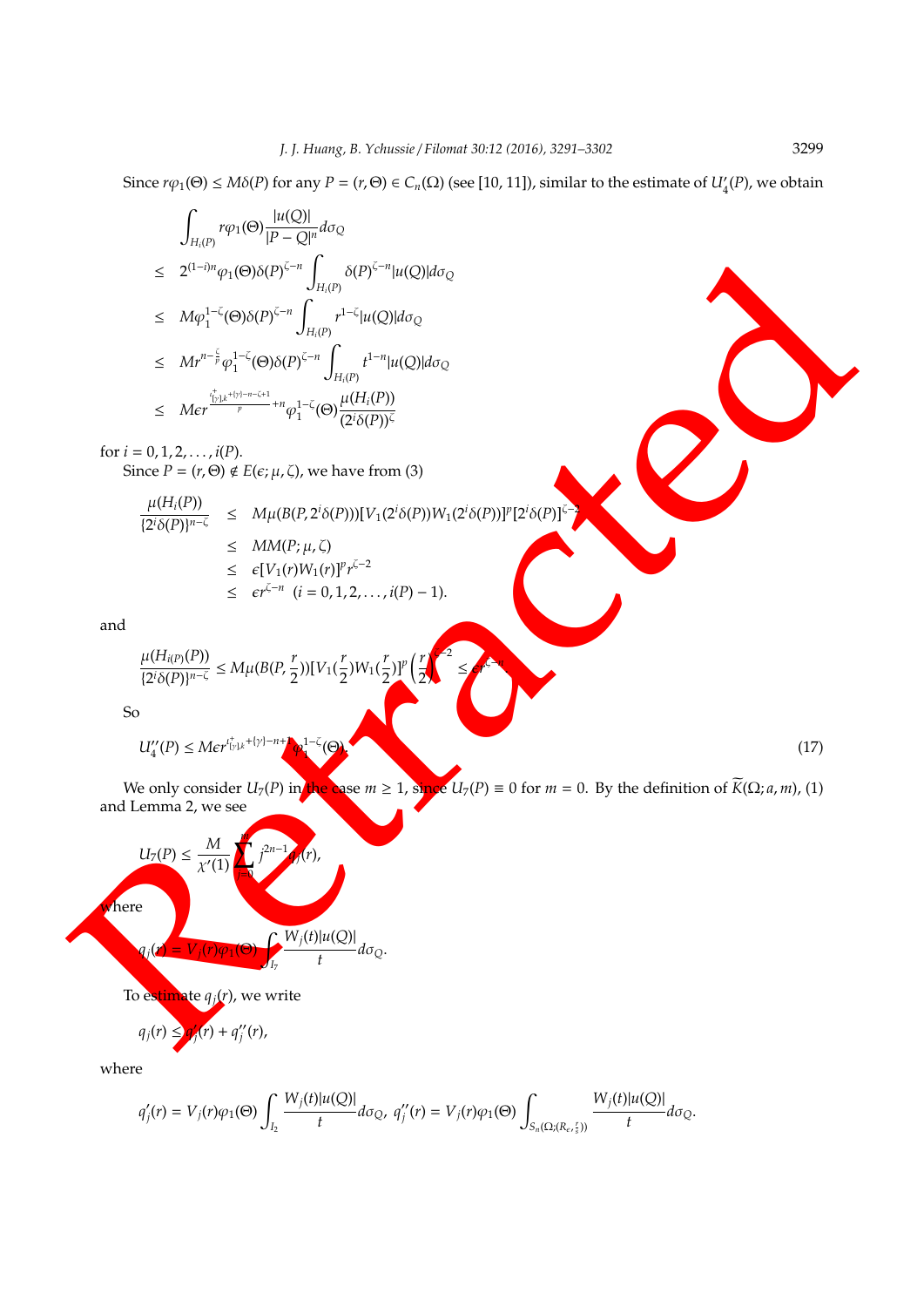If 
$$
t_{m+1,k}^+ < t_{[y]k}^+ + \{y\} - n + 1 + 1
$$
, then  $\left(-t_{m+1,k}^+ - n + 2 + \frac{t_{[y]k}^+ + \{y\}}{p}\right)q + n - 1 > 0$ . Notice that  

$$
V_j(r)\frac{V_{m+1}(t)}{V_j(t)t} \le M\frac{V_{m+1}(r)}{r} \le M r^{\frac{1}{r_{m+1,k}} - 1} \quad (t \ge 1, R_{\epsilon} < \frac{r}{s}).
$$

Thus, by  $(3)$ ,  $(5)$  and Hölder's inequality we conclude

$$
\begin{array}{lcl} q_j'(r) & = & V_j(r) \varphi_1(\Theta) \displaystyle\int_{I_2} \frac{|u(Q)|}{V_j(t)t^{n-1}} d\sigma_Q \\ \\ & \leq & MV_j(r) \varphi_1(\Theta) \displaystyle\int_{I_2} \frac{V_{m+1}(t)}{t^{t^*_{m+1,k}}} \frac{|u(Q)|}{V_j(t)t^{n-1}} d\sigma_Q \\ \\ & \leq &M r^{t^*_{m+1,k}-1} R_{\epsilon}^{-t^*_{m+1,k}+1+t^*_{[y]k}+[y]-n+1} \varphi_1(\Theta). \end{array}
$$

Analogous to the estimate of  $q_i'$ *j* (*r*), we have

$$
q_j''(r)\leq M\varepsilon r^{t_{\lfloor\gamma\rfloor,k}^++\{\gamma\}-n+1}\varphi_1(\Theta).
$$

Thus we can conclude that

$$
q_j(r)\leq M \epsilon r^{ \iota_{[\gamma]\!,k}^+ +[\gamma]-n+1} \varphi_1(\Theta),
$$

which yields

$$
U_7(P) \leq Mer^{t_{\lfloor r\rfloor,k}^+ + \lfloor r\rfloor - n + 1} \varphi_1(\Theta). \tag{18}
$$

By (11), Lemma 2 and Hölder's inequality we have

Thus, by (3), (5) and Hölder's inequality we conclude  
\n
$$
q'_{j}(r) = V_{j}(r)\varphi_{1}(\Theta) \int_{\xi_{\xi}} \frac{|u(Q)|}{V_{j}(t)^{n-1}} d\sigma_{Q}
$$
\n
$$
\leq MV_{j}(r)\varphi_{1}(\Theta) \int_{\xi_{\xi}} \frac{V_{m+1}(t)}{V_{j}(t)^{n-1}} \frac{|u(Q)|}{d\sigma_{Q}}
$$
\n
$$
\leq Mr'^{T_{m+1}x-1}R_{\xi_{\xi}}^{-T_{m+1}x+1}P_{\xi_{\xi_{\xi}}}(r), \text{ we have}
$$
\n
$$
q''_{j}(r) \leq Mer'^{T_{j}x+1}y^{1-\eta+1} \varphi_{1}(\Theta).
$$
\nThus we can conclude that  
\n
$$
q_{j}(r) \leq Mcr'^{T_{j}x+1}y^{1-\eta+1} \varphi_{1}(\Theta).
$$
\nwhich yields  
\n
$$
U_{\tau}(P) \leq Mcr'^{T_{j}x+1}y^{1-\eta+1} \varphi_{1}(\Theta).
$$
\nBy (11), Lemma 2 and Hölder's inequality **w** have  
\n
$$
U_{6}(P) \leq MV_{m+1}(r)\varphi_{1}(\Theta) \int_{I_{6}} \frac{|u(Q)|}{V_{6}} e^{-1} d\sigma_{Q}
$$
\n
$$
\leq Mcr'^{T_{j}x+1}y^{1-\eta+1} \varphi_{1}(\Theta).
$$
\n(18)  
\n
$$
U_{7}(P) \leq Mcr'^{T_{j}x+1}y^{1-\eta+1} \varphi_{1}(\Theta).
$$
\n(19)  
\nCombining (13) - (19)  
\n
$$
C(r'^{T_{j}x+1}y^{1-\eta+1} \varphi_{1}^{-1}(\Theta)) \leq r
$$
, where  $P = \{r, (r, \Theta) \in C_{r}( \Omega; (R_{c}, r \infty)) - E(\epsilon_{\xi} \mu, \Theta_{r})$ . Finally, there exists an addition to the  
\n
$$
T_{1}(\sigma) \leq C_{r}(\Omega; R_{c}), \text{ which together with Lemma 3, gives the conclusion of Theorem}
$$
\n10  
\nProof of theorem 2  
\n
$$
\sum_{S \subseteq C_{r}(\Omega; \infty)} \mathbb
$$

Combining (13)-(19), we obtain that if  $R_{\epsilon}$  is sufficiently large and  $\epsilon$  is sufficiently small, then  $\mathbb{PI}_{\Omega}^a(m,u)(P) =$  $o(r^{l_{\{y\},k}^+ + \{y\}-n+1} \varphi_1^{1-\zeta})$  $\lim_{\Omega \to 0} \int \mathbf{a} \, \mathbf{s} \, r \to \infty$ , where  $P = (r, \Theta) \in C_n(\Omega; (R_\epsilon, +\infty)) - E(\epsilon; \mu, \zeta)$ . Finally, there exists an additional finite ball  $B_0$  covering  $C_n(\Omega; \omega, R_{\epsilon})$ , which together with Lemma 3, gives the conclusion of Theorem 1.

**4. Proof of Theorem 2**

For any fixed  $P = (r, \Theta) \in C_n(\Omega)$ , take a number satisfying  $R > \max(1, \frac{r}{s})$   $(0 < s < \frac{4}{5})$ . By (9) and Lemma 2, we have

$$
\int_{S_n(\Omega; (R,\infty))} |\mathbb{PI}(\Omega; a, m)(P, Q)||u(Q)| d\sigma_Q
$$
\n
$$
\leq V_{m+1}(r)\varphi_1(\Theta) \int_{S_n(\Omega; (R,\infty))} \frac{|u(Q)|}{V_{m+1}(t)t^{n-1}} d\sigma_Q
$$
\n
$$
\leq MV_{m+1}(r)\varphi_1(\Theta)
$$
\n
$$
\infty.
$$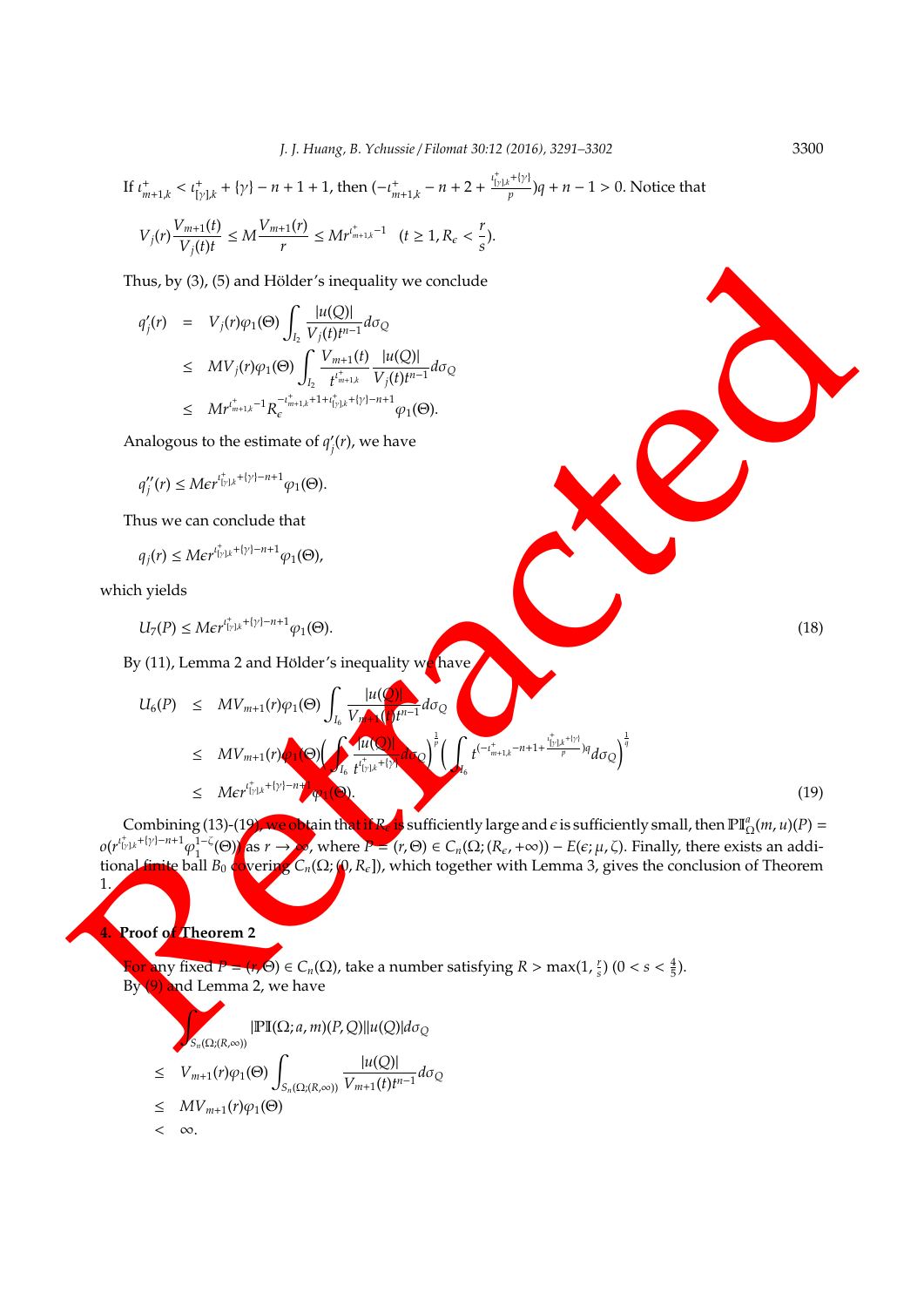Then  $\mathbb{PI}_{\Omega}^a(m, u)(P)$  is absolutely convergent and finite for any  $P \in C_n(\Omega)$ . Thus  $\mathbb{PI}_{\Omega}^a(m, u)(P)$  is a generalized harmonic function on  $C_n(\Omega)$ .

Now we study the boundary behavior of  $\mathbb{PI}_{\Omega}^a(m, u)(P)$ . Let  $Q' = (t', \Phi') \in \partial C_n(\Omega)$  be any fixed point and *l* be any positive number satisfying  $l > \max(t' + 1, \frac{4}{5}R)$ .

Set  $\chi_{S(l)}$  is the characteristic function of  $S(l) = \{ \check{Q} = (t, \Phi) \in \partial C_n(\Omega), t \leq l \}$  and write

$$
\begin{array}{rcl}\n\mathbb{P}\mathbb{I}_{\Omega}^{a}(m,u)(P) & = & \bigg(\int_{S_{n}(\Omega;(0,1)} + \int_{S_{n}(\Omega;[1,\frac{5}{4}I])} + \int_{S_{n}(\Omega;(\frac{5}{4}I,\infty))}\bigg) \mathbb{P}\mathbb{I}(\Omega;a,m)(P,Q)u(Q)d\sigma_{Q} \\
& = & U'(P) - U''(P) + U'''(P),\n\end{array}
$$

where

$$
U'(P) = \int_{S_n(\Omega;(0,\frac{5}{4}I])} \mathbb{P}\mathbb{I}(\Omega;a)(P,Q)u(Q)d\sigma_{Q}, \ U''(P) = \int_{S_n(\Omega;[1,\frac{5}{4}I])} \frac{\partial K(\Omega;a,m)(P,Q)}{\partial n_Q}
$$

$$
U'''(P) = \int_{S_n(\Omega;(\frac{5}{4}l,\infty))} \mathbb{PI}(\Omega;a,m)(P,Q)u(Q)d\sigma_Q.
$$

Set  $x_{(0)}$  is the characteristic function of  $S(t) = |U - (t, 0) \in \mathcal{F}_{\alpha}(X_1)$ .  $S = \prod_{n \neq 0} P'(t, 0, n) |V| \geq \sum_{n \neq 0} P'(t, 0, n) |V| \geq \sum_{n \neq 0} P'(t, 0, n) |V| \geq \sum_{n \neq 0} P'(t, 0, n) |V| \geq \sum_{n \neq 0} P'(t, 0, n) |V| \geq \sum_{n \neq 0} P'(t,$ Notice that *U'*(*P*) is the Poisson *a*-integral of  $u(Q)\chi_{S(\frac{5}{4}l)}$ , we have limit 4 *P*→*Q*<sup>0</sup> ,*P*∈*Cn*(Ω)  $U'(P) = u(Q')$ . Since  $\lim_{\Theta \to \Phi'} \varphi_{jv}(\Theta) = 0$  (*j* = 1, 2, 3 . . . ; 1  $\le v \le v_j$ ) as  $P = (r, \Theta) \to Q' = (t')$  $(\Phi') \in S_n(\Omega)$ , we have lim *P*→*Q*<sup>0</sup> ,*P*∈*Cn*(Ω)  $U''(P) = 0$ from the definition of the kernel function  $K(\Omega; a, m)(P, Q)$ .  $U''(P) = O(V_{m+1}(r)\varphi_1(\Theta))$  and therefore tends to zero.

So the function PI*<sup>a</sup>* Ω (*m*, *u*)(*P*) can be continuously extended to *Cn*(Ω) such that

$$
\lim_{P\to Q',P\in C_n(\Omega)}\mathbb{PI}^a_\Omega(m,u)(P)=u(Q')
$$

for any  $Q' = (t', \Phi') \in \partial C_n(\Omega)$  from the arbitrariness of *l*, which with Theorem 1 gives the conclusion of Theorem 2.

#### **5. Acknowledgements**

The authors are indebted to the referee for his/her helpful remarks and suggestions. The second author is most grateful to the CU Foundation for giving me the financial support that allowed me to work in Columbia University for three month

## **References**

[1] A. Ancona, First eigenvalues and comparison of Green's functions for elliptic operators on manifolds or domains, Journal d'Analyse Mathematique 72 (1997) 45-92.

- V. S. Azarin, Generalization of a theorem of Hayman on subharmonic functions in an *m*-dimensional cone, Transactions of the merican Mathematical Society 80 (1969) 119-138.
- [3] B. Levin, A. Kheyfits, Asymptotic behavior of subfunctions of time-independent Schrödinger operator, in Some Topics on Value Distribution and Differentiability in Complex and P-adic Analysis, Chap. 11 (Science Press, Beijing, 2008), pp. 323-397.
- [4] D. Gilbarg, N. S. Trudinger, Elliptic Partial Differential Equations of Second Order, Springer Verlag, Berlin, 1977.
- [5] P. Hartman, Ordinary Differential Equations, Wiley, New York, 1964.
- [6] C. Muller: Spherical Harmonics, Lecture Notes in Mathematics 17, Springer Verlag, Berlin, 1966.
- [7] L. Qiao, G. T. Deng, Growth properties of modified  $\alpha$ -potentials in the upper-half space, Filomat 27 (2013) 703-712.
- [8] L. Qiao, G. T. Deng, A lower bound of harmonic functions in a cone and its application(in Chinese), Scientia Sinica Mathematica, 44 (2014) 671-684.
- [9] L. Qiao, G. T. Deng, Minimally thin sets at infinity with respect to the Schroinger operator(in Chinese), Scientia SinicaMathematica, ¨ 44 (2014) 1247-1256.
- [10] L. Qiao, G. S. Pan, Integral Representations of Generalized Harmonic Functions , Taiwanese Journal of Mathematics 17 (2013) 1503-1521.

 $\frac{d}{d}u(Q)d\sigma$